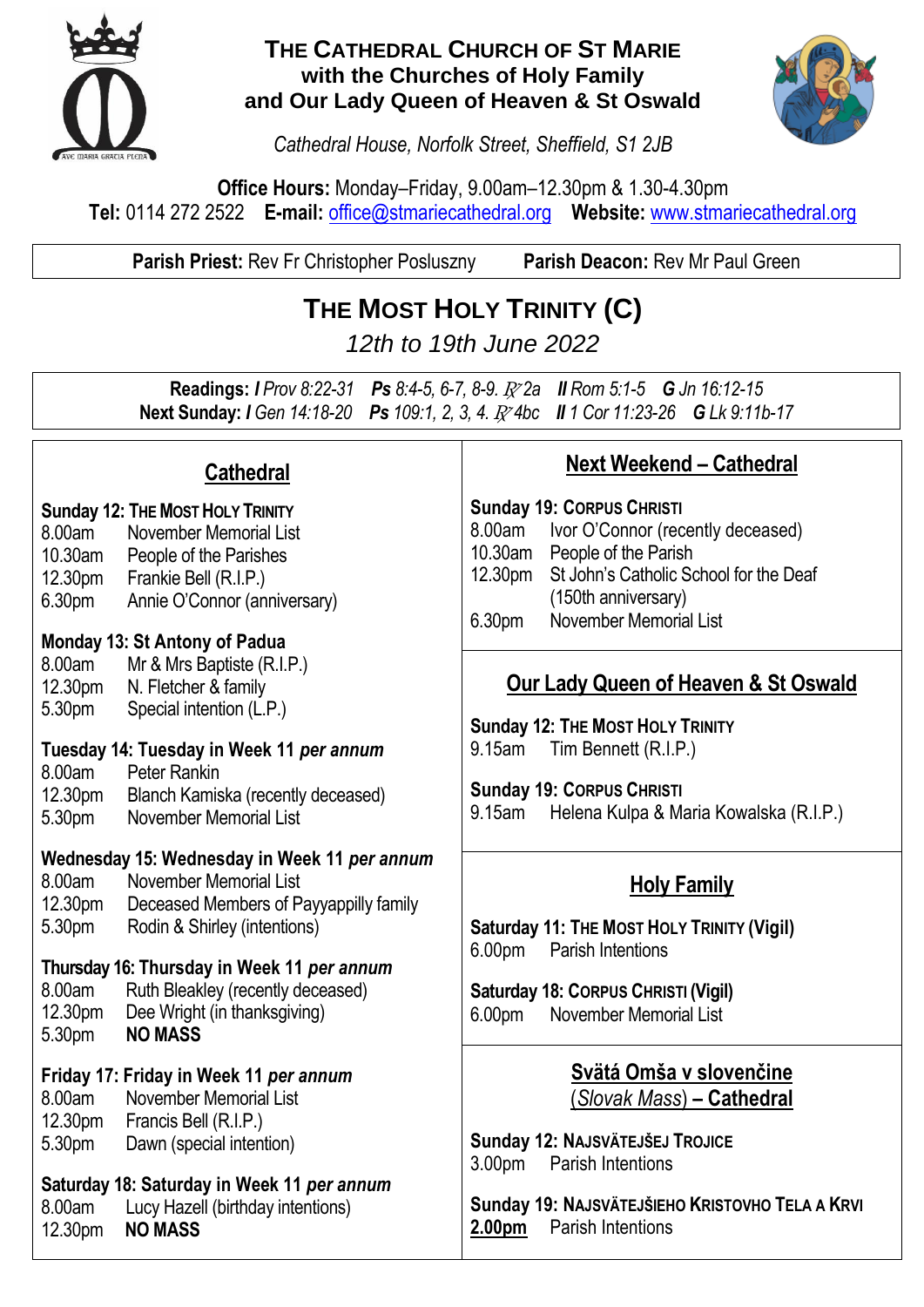**We pray** for Ruth Bleakley, and all those who have died recently.

**Please remember in your prayers our sick:** Phyllis Caesar, Jackie Davison, Mavis Hamilton, Marie Casey, Ann Harvey, Trevor Harvey, Nora Kenny, Maura Hallam, Rev Fr Colum Kelly, John Carroll, Robert Stocks, Gloria Welsh, Anthony Gallagher, Christopher Browne, Clifford Browne, Helen Carroll, Mary Pridgeon, Kath Atherton, Pat O'Connor (Lintott), Elizabeth Dillop, Kay Worsnop, Vladimir Korbar Jr, Jean Hegarty, Rima Lattash, Margaret & John Whitehead, Catherine, Angela Eddy, Mary Parkinson, Kevin Worsnop, Liam, Dee Wright, Emma Green, Damian Osako, Ben Hudd, and all those who are suffering mentally, emotionally or physically.

*Names will stay on the list for 3 months. Please contact Cathedral House if you wish your friend or family member to be included.*

**Anniversaries this Week:** 12 Jun – Annie O'Connor; 16 Jun – Dorothy Burnham; 17 June – Mary Ann Casey, Rev Fr John Jackson.

**Next week there will be a second collection for the Day for Life,** which is dedicated to raising awareness about the meaning and value of human life at every stage and in every condition. The collection assists the work of the Anscombe Bioethics Centre and other life-related activities supported by the Church. This year, the focus is on caring for and valuing the elderly. Please be as generous as you are able. For more information and to donate online, see<https://www.cbcew.org.uk/dfl22/>

**Each Sunday after the 10.30am Mass there is an opportunity to get together with other parishioners over a cup of coffee or tea.** This is an important way of building and strengthening the parish community, so please join us, whether you are a regular member of the congregation or a visitor. Refreshments are served in the Houlden Hall (1st floor of the building next door to the church), and we look forward to getting to know you better – all welcome!

**Children's Liturgy at the 10.30am Mass:** Children's Liturgy exists to nurture the seeds of faith in young hearts and young minds. All children are welcome to join Candida for this special Liturgy of the Word; please meet her and the team at the baptismal font at the start of Mass. If you are running late, you can ring the bell for Houlden Hall and someone will let you in. If your child is under five years old, please come along to help and support them. We also have additional resources on our website; you can find our Children's Ministry page under the Mass & Worship section of the website: [https://stmariecathedral.org/mass](https://stmariecathedral.org/mass-worship/childrens-ministry/)[worship/childrens-ministry/](https://stmariecathedral.org/mass-worship/childrens-ministry/)

**Caritas Hallam—British Sign Language Service:** As part of our growing provision, Caritas Hallam is looking to create a database of parishioners who are willing and able to provide BSL services to the Diocese of Hallam on an ad hoc basis. This might be for example at a marriage service where BSL would be a welcome enhancement to the service or it might be as a request from a Parish Priest for a BSL signed Mass. If you are a parishioner that would be willing and able to provide BSL service, please get in touch with Caritas Hallam for more details on 0114 256 6407 or email [gshaw@hallam-diocese.com.](mailto:gshaw@hallam-diocese.com)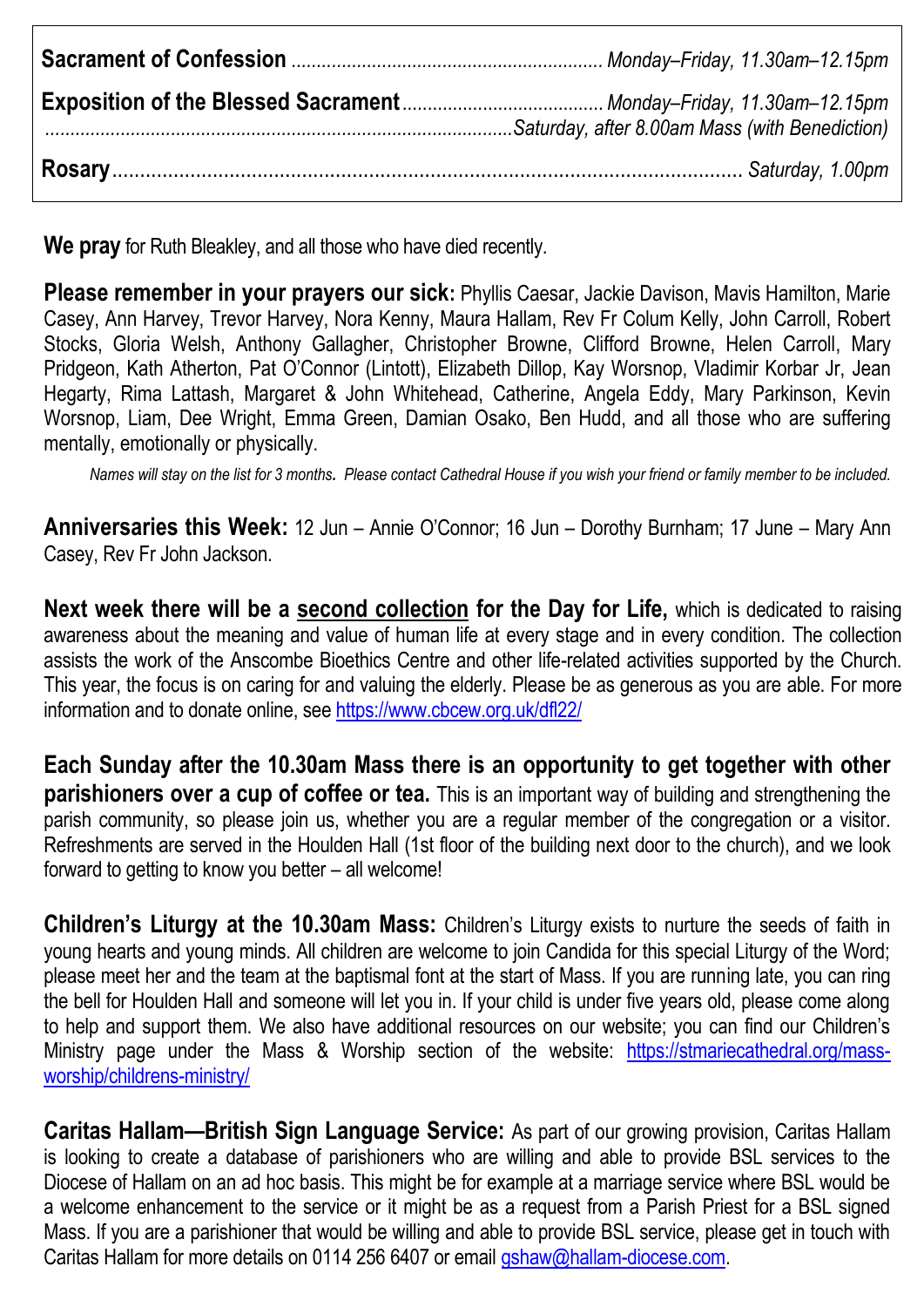**Expanding our Mass Stewarding Teams:** We are one Church and one family, and 'many hands make light work'! We are now looking to expand all of our Sunday Stewarding Teams, and would like to appeal for your help. Stewards are there to give a warm welcome to everyone, and to assist people with their queries and requests. There are also a lot of little jobs that need doing to make each Mass run smoothly. Serving God in this way is very rewarding and fulfilling! If you are willing to volunteer from time to time to support your Mass community, please contact Candida on [PPC@stmariecathedral.org,](mailto:PPC@stmariecathedral.org) or speak to one of the team!

**Hallam Walsingham Diocesan Pilgrimage—Saturday 23rd July:** Coaches leave Pond Hill at 7.30am. £18 adults, £12 students/children, Procession along the Holy Mile, Mass of Sunday. Places now limited! To book, please contact Joseph Durham (07939 152558; [joseph.durham52@gmail.com\)](mailto:joseph.durham52@gmail.com) or Francesca Flynn (268 6247; [francesca@fmflynn.plus.com\)](mailto:francesca@fmflynn.plus.com).



### **CORPUS CHRISTI PROCESSION**

### **Sunday 19th June**

This year, for the first time since 2019, the Corpus Christi procession will be taking place on the afternoon of Sunday 19th June, starting from the Cathedral at 3.00pm.

This is a visible witness to our Catholic faith, and we hope that, this year especially, many people from across the diocese will take part—so do put the date in your diary!

**Could you support people in mental health crisis?** SYCLS (South Yorkshire Chaplaincy and Listening) is a Christian-rooted charity providing a listening ear, encouraging word and supportive act to individuals facing life's challenges. They are recruiting volunteers for a project supporting individuals in a mental health crisis, as holistic Wellbeing Ambassadors, at various crisis intervention centres. SYCLS Wellbeing Ambassadors will be there as a non-clinical "buddy" to listen, provide hospitality and address people's holistic needs. Full training is given. To find out more and/or to apply, please contact Lydia by email at [lydia@sycls.co.uk.](mailto:lydia@sycls.co.uk)

**Next Social of the Christian Village of St Marie's—Saturday 2nd July, with guest speaker:**  The next CVSM Social will take place on Saturday 2nd July, from 6.00pm onwards, in Houlden Hall—and all are welcome! Each meeting of CVSM begins by sharing and discussing the Word of God, and for this meeting, we are delighted to welcome Bob of Speaker's Corner—a YouTuber, who has been actively bringing the Good News to Muslims, and engaging them in fruitful debate and discussion. Our time with Bob will then be followed by a shared supper, giving us all the chance to socialise, and offer friendship, help and support to one another. These events are suitable for all—young and old, those who live as families or couples, and those who live alone. Please bring a food and / or drink contribution for the shared supper. For more information, please speak to Rafid or Valeria (10.30am Mass), or send them a message via Candida on [PPC@stmariecathedral.org.](mailto:PPC@stmariecathedral.org)

**Women's Group continuing to meet each Thursday:** The Women's Group continues to meet every Thursday, offering friendship, help and support over tea and cake/biscuits. Women of all ages are most welcome! If you would like to join us, please come along at 11.00am on Thursdays and we will meet you by the piano.